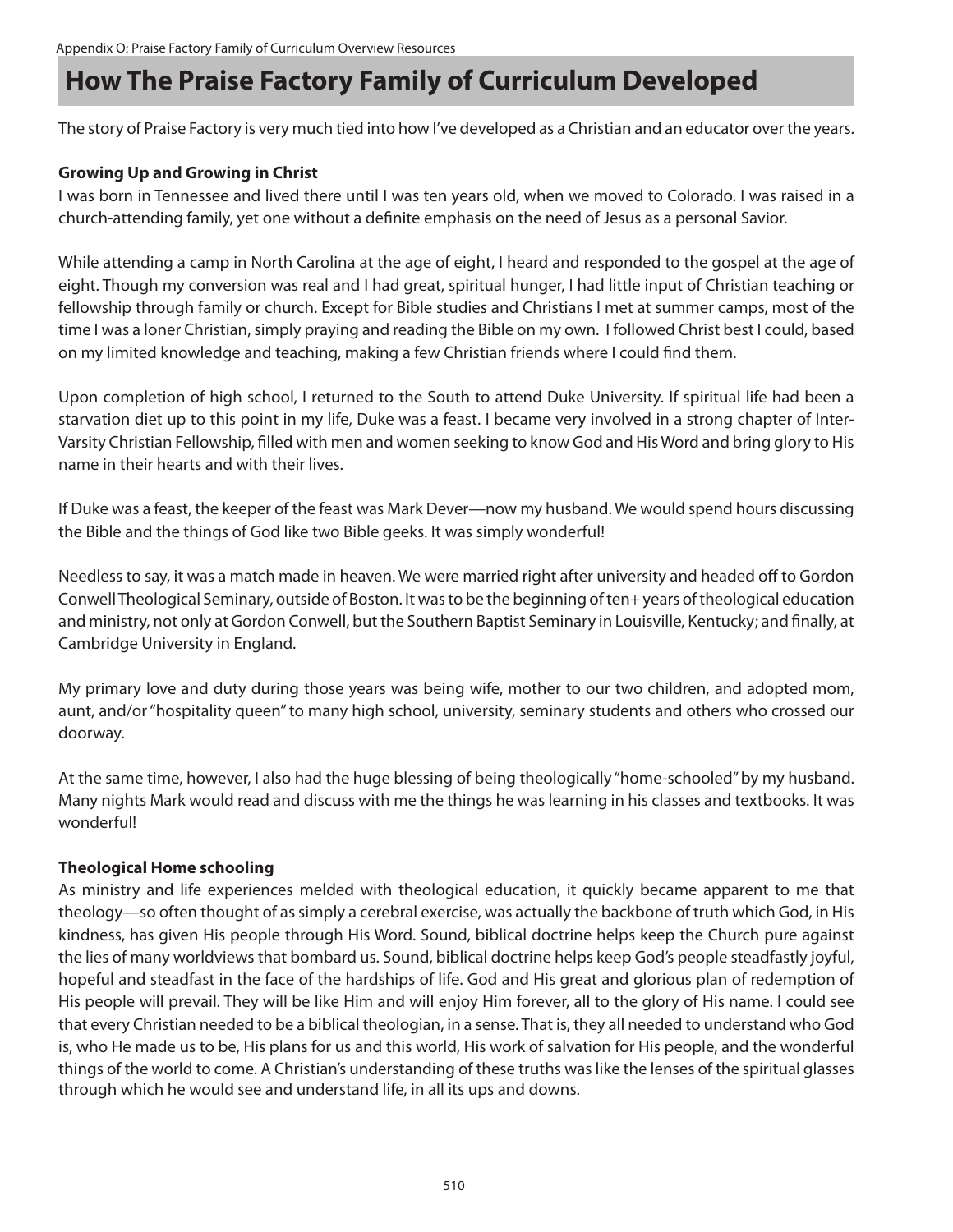#### Appendix O: Praise Factory Family of Curriculum Overview Resources **Enter Children's Ministry**

During this same time, I started working with children at the local churches in which we were involved. These first experiences were both delightful and disturbing. Delightful, for that is what children can be with their inquisitive, fresh hearts and minds. Yet disturbing, for so much of curriculum being used seemed to either be repetitive and, well, boring; or, creative and fun, but without much substantive truth. Truths drawn from many Bible stories were too often moralistic or misapplied to make a point not faithful to the text. It was disturbing to see the precious moments teaching them about eternal matters being wasted.

A stimulating workshop, a few good books and I'd like to think the Holy Spirit working inside me, fueled my desire to make a better connection between kids and the great Truths of God's Word. An after-school "Good News Club" started by a group of us mothers at our children's elementary school in England provided me with many opportunities to experiment with presenting children with deeper, meatier biblical truths, brought to life and reinforced by creative activities. After four, fruitful years with that club, I felt more convinced that ever that this was not just a possible combination, but a powerful combination. Kids did care about the deeper things of God—just like I had when I was young—and their active, energetic bodies provided many gates to the mind and soul t that made learning memorable and effective.

 In 1994, our family moved from Cambridge to Washington, DC where Mark had been called as senior pastor of Capitol Hill Baptist Church. It was here, more than any other place, that I was given free reins to develop a "dream" children's curriculum. Tired volunteers happily handed over the children's church program to me without a single glance back.

#### **Beginnings: Looking for Answers, Starting with Questions**

Starting with a clean slate, I started with three questions I wanted a curriculum to answer. It was these three questions and the answers to them that have shaped the development of the Praise Factory curriculums.

#### **Question #1:** *What Would Be Best for the Children to Learn?"*

If I could teach children anything about God, what would it be?

#### **Question #1: Answered—The Three Goals of Praise Factory**

The answer to this question developed into the three goals of Praise Factory: Active Minds, Joyful Noise and Prayerful Hearts.

#### *Goal #1 Active Minds*

To challenge and equip the children with a thorough, ordered study of who God is, who He has made us to be, His plans for us and this world, His work of salvation for His people, and the wonderful things of the world to come. …otherwise knows as….a systematic theology!

To help the children see the great, unchangeableness of God and His faithfulness to His people throughout all ages, by learning stories from church history and missions as well as from the Old Testament and New Testament that reflect the same concept.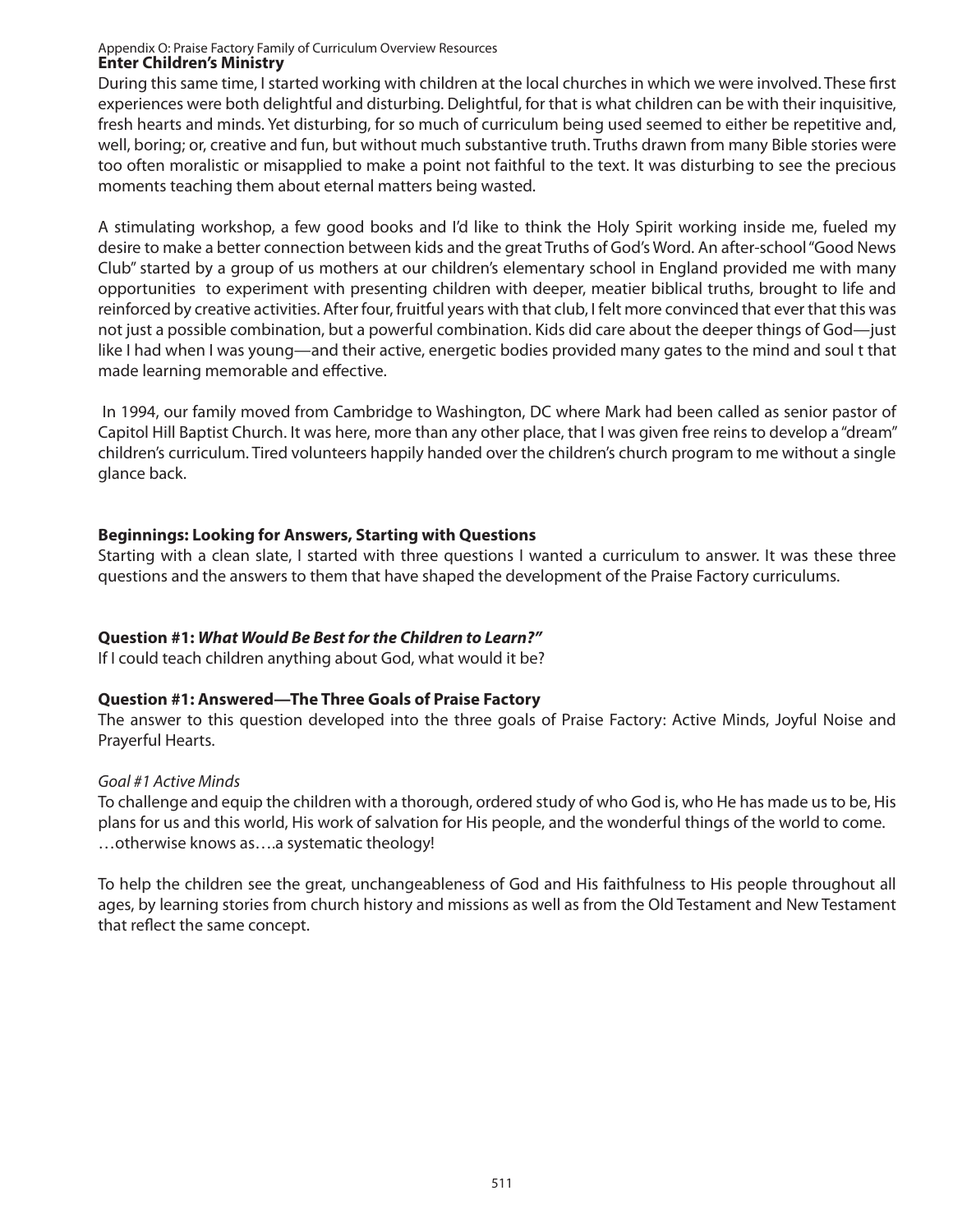Appendix O: Praise Factory Family of Curriculum Overview Resources

…so….a systematic theology with three stories on each key theological concepts, one from the Old Testament, one from the New Testament, one from church history/missions.

To give the children Bible stories, filled with the rich details that make the story come alive and can have a greater spiritual impact because they are based on a deeper understanding of the story.

…so…a systematic theology with three stories on each key theological concept, one from the Old Testament, the New Testament, and church history/missions…with geography, climate, setting , cultures, customs and manners woven into them.

#### *Goal #2 Noisy Joy*

To encourage the children to be lovers of God and lovers of people. To help them understand how to apply the truths they are learning to their relationship with God, themselves and with others, that they might live joyful lives, pleasing to God; and, be encouraged to reach out to all with the good news of Jesus, with love, ion word and example.

So….a systematic theology with three stories on each key theological concept, one from the Old Testament, one from the New Testament, one from church history/missions...with geography, climate, setting, culture, customs and manners woven into them….and with discussion questions to encourage them to think about applying these truths to their lives.

#### *Goal #3 Prayerful Hearts*

To help them understand what a church is; to help them develop a loving and prayerful knowledge and concern for the Body of Church, both locally and around the world.

To introduce them to key people who serve in their local church, outreach ministries and around the world to further the cause of Christ. To develop and deepen their worship of God through prayer and have hearts that cry out to Him to grow His Church with more people and to build up His Church to glorify Him as a beautiful reflection of His character and response to His love.

So...a systematic theology with three stories on each key theological concept, one from the Old Testament, one from the New Testament, one from church history/missions...with geography, climate, setting, culture, customs and manners woven into them….and with discussion questions to encourage them to think about applying these truths to their lives, and a prayer time to reflect on what they learned about God and to ask Him to work in their lives based on what they've learned. And, a chance to learn about people important to their local church and pray for them.

#### *Why do all this?*

In hopes that the children might have a more knowledgeable understanding of the Bible; that they might be getter equipped with truth in their own struggles as they live in this world. And most of all, that they might discover our wonderful God, come to know, love and glorify Him with all their being.

## **Question #2:** *"How could we structure a curriculum to be enjoyable and memorable for the children, yet keep the learning –not the fun—the main point?"*

If the answers to my first question became the goals of The Praise Factory curriculum, then the answers to my second question led to the Praise Factory structure.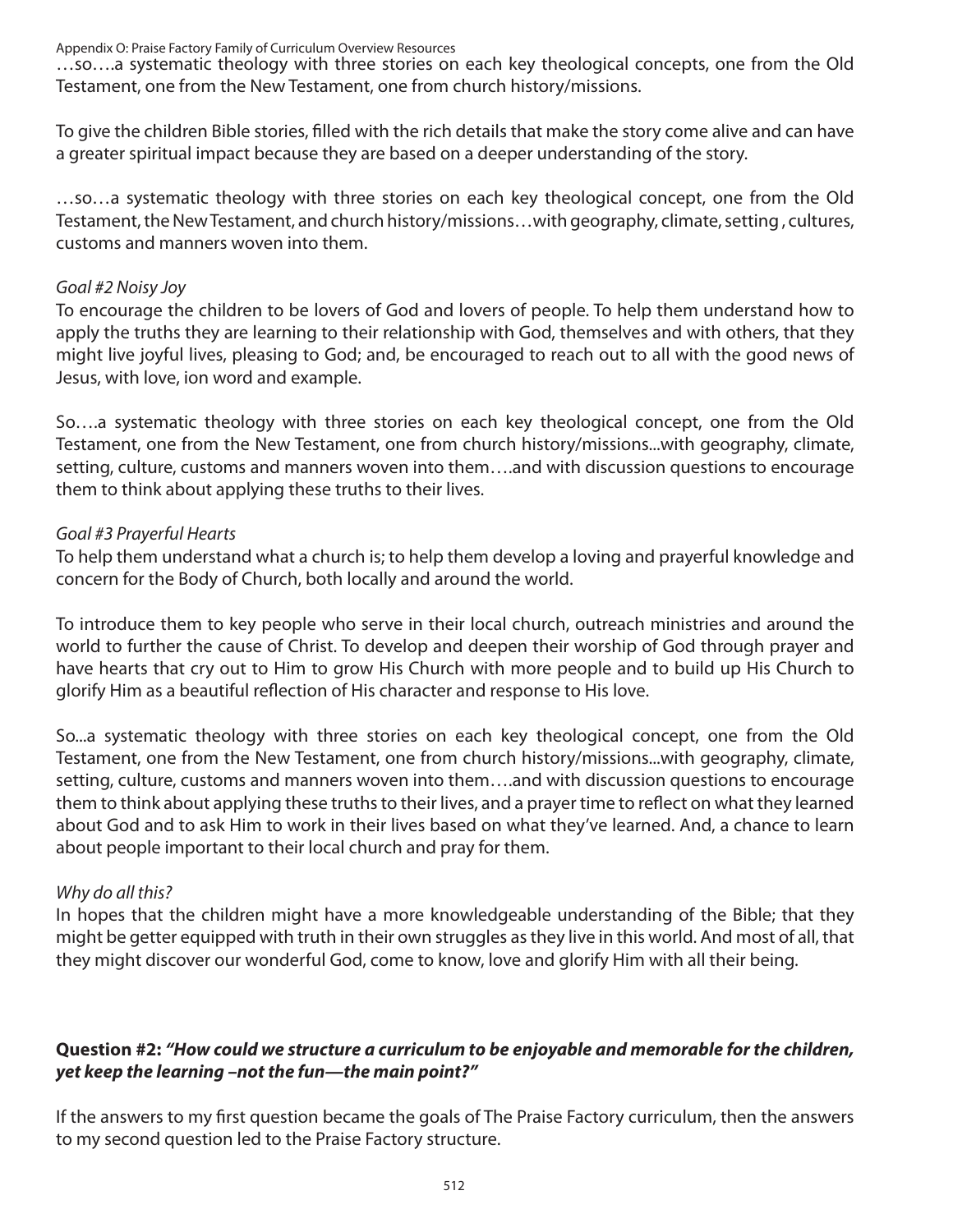Appendix O: Praise Factory Family of Curriculum Overview Resources

## **Question #2 Answered: The Praise Factory Structure**

If the answers to my first question became the goals of The Praise Factory curriculum, then the answers to my second question: "How could we structure this program to be enjoyable and memorable for the children, yet keep the learning –not the fun—the main point?" led to the Praise Factory structure.

Kids like to eat, to move, to make, to sing, to pretend, to present, to ask question. So what about a rotation of different creative, active activities that capitalize on what they like to do; yet, do it in a way that directly links back to discussion a and reinforcement of the lesson's most important concepts. (What I like to call conduits of truth: the things kids like to do used as vehicles of truth to their hearts and minds.)

So, Praise Factory includes a story-related snack (a snack that refers to a food in the story or looks like something from the story), 8 different activities--everything from games to crafts to drama to songs and sign language--and a presentation time of each of these different activities at the end of each session.

## *Why do all this?*

In hopes that by harnessing the children's energetic, creative bodies, to activities that underscore rather than overshadow what we want them to learn, we might reach their hearts and minds in a memorable, enjoyable way.

#### **Question #3:** *"Seeing as we would have the children once a week, and the parents the rest of the week, how could we provide resources for the parents to use with their children, as their primary spiritual teachers?"*

## **Question #3 Answered: Parent Resources**

The third question led to more than a little hunting and pecking on the Christian book market and in the end, a lot of creating.

The answer to this question meant finding and/or creating parent resources that ran in tandem with the curriculum that parents could use at home to discuss and reinforce the same ideas their children were leaning at church. So Praise Factory offers take home sheets of that include the key concepts and the Bible story, as well as downloadable music of all the hymns and Bible verses used in the curriculum.

# *Why Do This?*

Because children learn best with lots of reinforcement! In the limited time we have with the children, we cannot nor should not try to assume primary spiritual care giving. Our best way to serve the children is to serve the parents and enable them to do their God-given job better.

# **Putting It All Together: The Praise Factory**

Put all these questions and answers together…and you get the original The Praise Factory curriculum (now Praise Factory Investigators)… as well as now its two little sisters: Hide 'n' Seek Kids; (2's, 3's and up) and Deep Down Detectives (older pre-school, early elementary). All three of these curriculums build upon the same key concepts in an expanding spiral that is both developmentally appropriate for each particular age group, yet preparatory for the next curriculum in the progression. By putting it on the web, I hope that the curriculum will become a useful resource to other Sunday school teachers as well as the most important teachers of all: the parents.